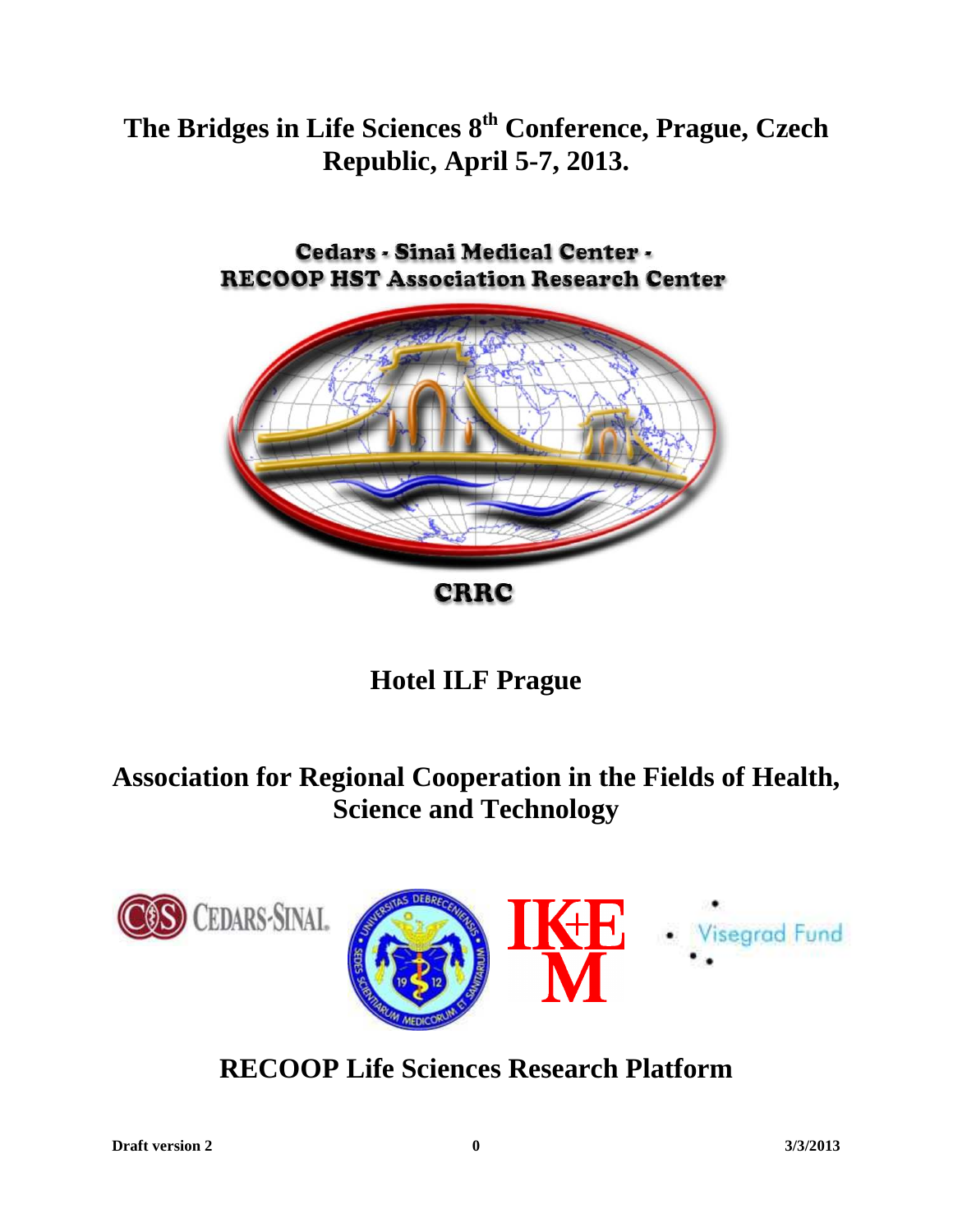#### **Sponsored by**

Cedars-Sinai Medical Center, Los Angeles, California, USA

University of Debrecen, Hungary

The International Visegrad Fund Strategic Grant (31110035) "Future of Visegrad Four Families Depends on Healthy Women and Children".

IKEM - Institute for Clinical and Experimental Medicine, Prague, Czech Republic

#### **Draft Agenda:**

The conference will take place in Hotel ILF Prague, 140 00 Praha 4 – Michle, Budějovická 15/743, Czech Republic, Reception: +420 261 092 333 Fax: +420 261 261 860 E-mail: hotel@hotel-ilf.cz; recepce@hotel-ilf.cz; URL: http://www.hotel-ilf.cz

The participants shall arrive on Friday morning (April 5, 2013) except those could not have flights or other transportations to Prague on Friday. They could arrive on Thursday (April 4, 2013) evening. The Conference will end on Sunday (April 7, 2013) at 14:00 and those could not leave on the same day afternoon or evening they could stay for one more day (April 8, 2013).

#### **Friday April 5, 2013**

#### 14:00 – 18:00 **Plenary Session**  *Congress Hall*

14:00 – 14:10 Opening remarks

*Edward Prunchunas* 

Senior Vice President for Finance and Chief Financial Officer, Cedars-Sinai Medical Center, Los Angeles, CA, USA and Chairman of the Supervisory Board of the RECOOP HST Association

14:10 – 14:40 Technology Transfer

*James D. Laur, Esq.* 

Vice – President, Department of Legal Affairs, Cedars-Sinai Medical Center, Los Angeles, CA, USA & *Seth D. Levy*  Attorney at Law, Nixon Peabody LLP, Los Angeles, CA, USA

14:40 – 15:00 Collaborative Research in RECOOP NanoBioTechnology Research Network *Rostyslav Stoika*  Department of Regulation of Cell Proliferation and Apoptosis, Institute of Cell Biology, National Academy of Sciences of Ukraine, Lviv, Ukraine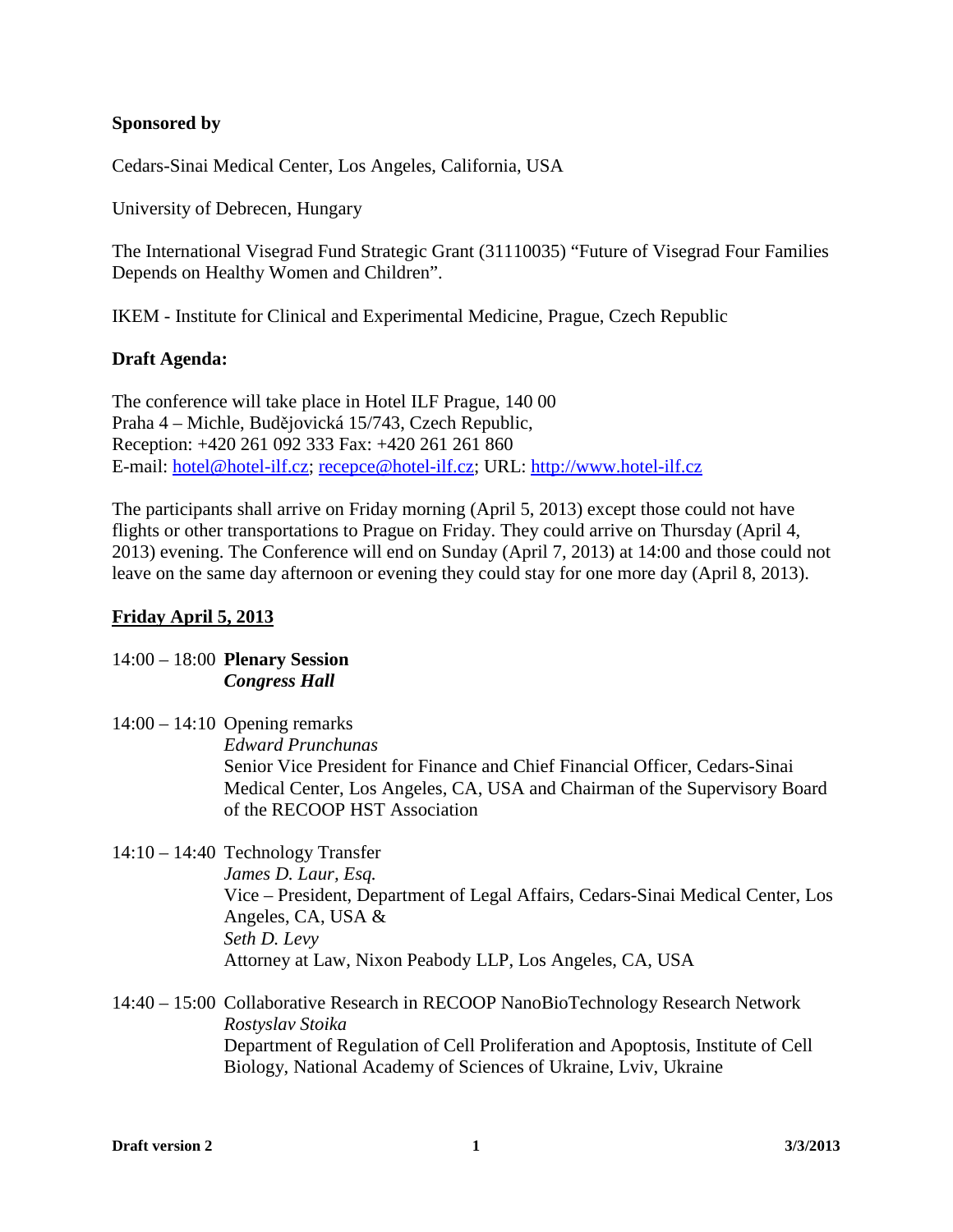- 15:00 -15:20 Infantile Hemangiomas and Retinopathy of Prematurity: Common Mechanisms of Pathogenesis? *Tibor Ertl*  Department of Obstetrics and Gynecology, Medical School, University of Pécs, Hungary
- 15:20 15:40 M&CH Research Network Retrospective Study: Risk Factors Term and Preterm Birth and in Central and Eastern Europe. *Marian Kacerovsky* Department of Obstetrics and Gynecology, University Hospital in Hradec Kralove, Czech Republic
- 15:40 16:00 Luminescent Carbon Nanomaterials in Medicine *Alexander Demhenko* Nanobiotechnology Laboratory, Palladin Institute of Biochemistry, National Academy of Sciences of Ukraine, Kyiv, Ukraine
- 16:00 16:20 Pneumococcal Conjugate Vaccines *Roman Prymula*  Director, University Hospital in Hradec Kralove, Czech Republic

#### **16: 20 – 16:30 Opening of the Brain Sneezing Exhibit**

(Brain Sneezing Cartoon Competitions of 2011 - 2012 about 50 works) *Conference Room # 3 Karla Wursterová*  Executive Director, the International Visegrad Fund (IVF)

Cartoonists:

| Azerbaijan     |
|----------------|
| Czech Republic |
| Poland         |
| Serbia         |
| Slovakia       |
| Slovakia       |
|                |

#### 16:20 – 16:40 **Coffee Break** *Conference Rooms # 0 and # 7*

16: 40 – 17: 00 Gender-related Differences in Coronary Artery Disease Risk Factors in Croatia (coastal and continental regions), Czech Republic and Hungary, *Marija Heffer*  Department of Medical Biology, School of Medicine, University Josip Juraj Strossmayer Osijek, Croatia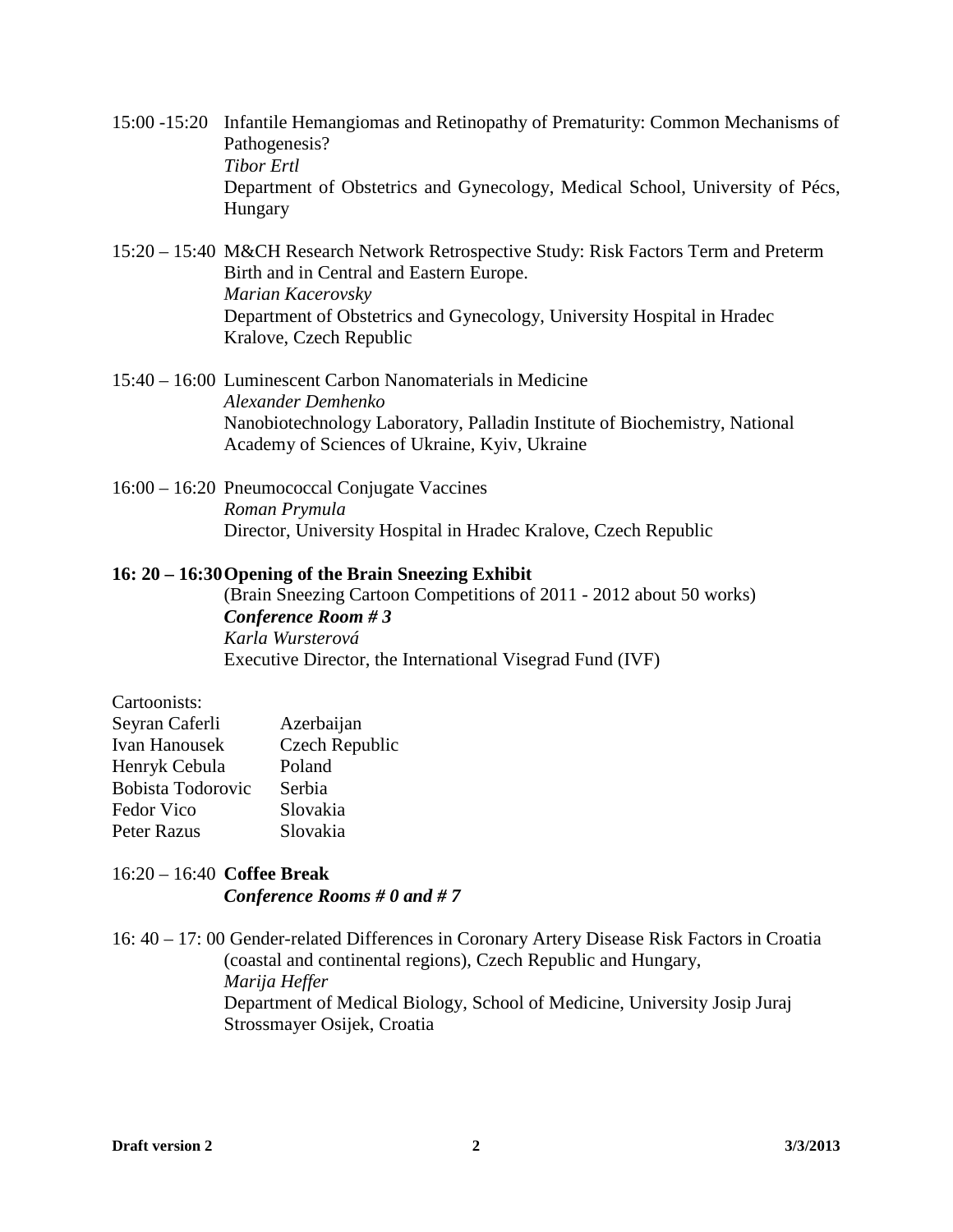- 17:00 17:20 Iron Supplementation during Pregnancy in Central and Eastern Europe *Chander P. Arora*  International Research and Innovation Management Program, Cedars-Sinai Medical Center, Los Angeles, CA, USA & RECOOP HST Association Research Project Management
- 17:20 17:40 Overviews of Potential Direct and Indirect Effects of Maternal Infection by Enteroviruses during Pregnancy *Jochem M.D. Galama*  Emeritus Professor in Virology, Dept. Medical Microbiology, Radboud University Medical Center Nijmegen, the Netherlands
- 17:40 18:00 RECOOP HST Association's Life Sciences Research (LFSR) Platform *Sandor G. Vari* International Research and Innovation Management Program, Cedars-Sinai Medical Center, Los Angeles, CA, USA & President of the RECOOP HST Association
- 18:00 20:00 **Poster Sessions** *Conference Rooms # 4, 5, 6, and 7* Preterm Birth Cardiovascular Diseases Stress, Obesity, Metabolic Diseases Cancer (cervical, ovarian, breast and brain) Nanotechnology

*Poster presentation: 5 minutes explanation and 5 minutes discussion.* 

*Poster size is the following: width 90 cm x height 120 cm.* 

*The posters should be installed on Friday April 5th until 14:00 and removed on Sunday April 7 at 13:00.* 

#### 19:00 – 20:00 **Breakaway Groups**

| TTO Team - James D. Laur and Seth D. Levy                                         | $-$ Conference Room # 1 |
|-----------------------------------------------------------------------------------|-------------------------|
| M&CH Research Network - Chander P. Arora and Calvin J. Hobel – Conference Room #2 |                         |
| WH&CVD Research Network – Zoltan Papp and Jan Pitha                               | - Conference Room #8    |
| NBT Research Network – Rostyslav Stoika and Daniel Horak                          | - Conference Room #9    |
|                                                                                   |                         |

20:00 – 22:00 **Dinner**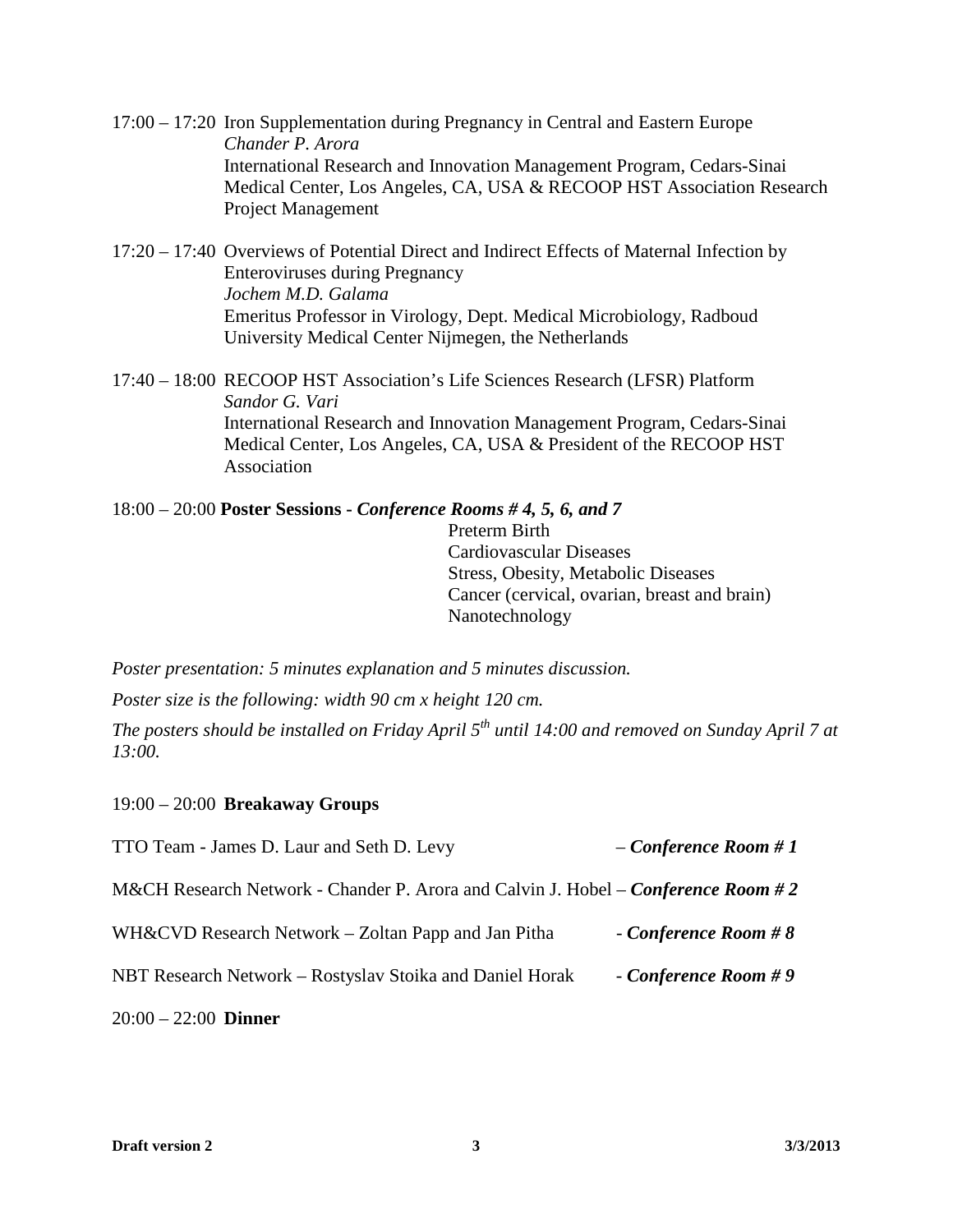#### **Saturday April 6, 2013**

- 8:30 11:30 **Plenary Session**  *Congress Hall*
- $8:30 8:50$  Scientific Publications GDP Productivity in Europe *Tomas Trnovec*  Institute of Preventive and Clinical Medicine, Slovak Medical University, Bratislava, Slovakia
- 8:50 9:10 RECOOP Mother and Child Health Research Network Cytomegalovirus Screening in Newborns *William J. Britt*  Department of Pediatrics, University of Alabama- Birmingham, AL, USA
- 9:10 9:30 Association between Low Birth Weight, Preterm Birth and Cardiovascular **Diseases** *Calvin J. Hobel*  Miriam Jacobs Chair in Maternal-Fetal Medicine, Department of Obstetrics and Gynecology, Cedars-Sinai Medical Center, Los Angeles, CA, USA & Chairman of the RECOOP HST Association Scientific Advisory Board
- 9:30 9:50 The Role of Myofilamentary Protein Changes in Diastolic Dysfunction of Preterm Newborns *Zoltan Papp*  Clinical Physiology Department, Institute of Cardiology, University of Debrecen, Hungary
- 9:50 10:10 Gender and Smoking- specific Association between Connexin 37 Polymorphism and Acute Coronary Syndrome/Ischemic Heart Disease in the Central European Countries (Croatia, Czech Republic, Hungary and Romania) *Jan Pitha*  Laboratory for Atherosclerosis Research, Department of Cardiology, IKEM - Institute for Clinical and Experimental Medicine, Prague, Czech Republic
- 10:10 10:30 Vascular Responses to Various Physiological Conditions *Ines Drenjancevic* Department of Physiology and Immunology, School of Medicine, University Josip Juraj Strossmayer Osijek, Croatia
- ??? 10:30 10:50 Nanobodies in Medicine *Moein Moghimi*
- ??? 10: 50 11:10 Assessment of toxicity of superparamagnetic iron oxide (USPIO) and titanium dioxide (TiO2) nanoparticles in rats *Maria Dusinska*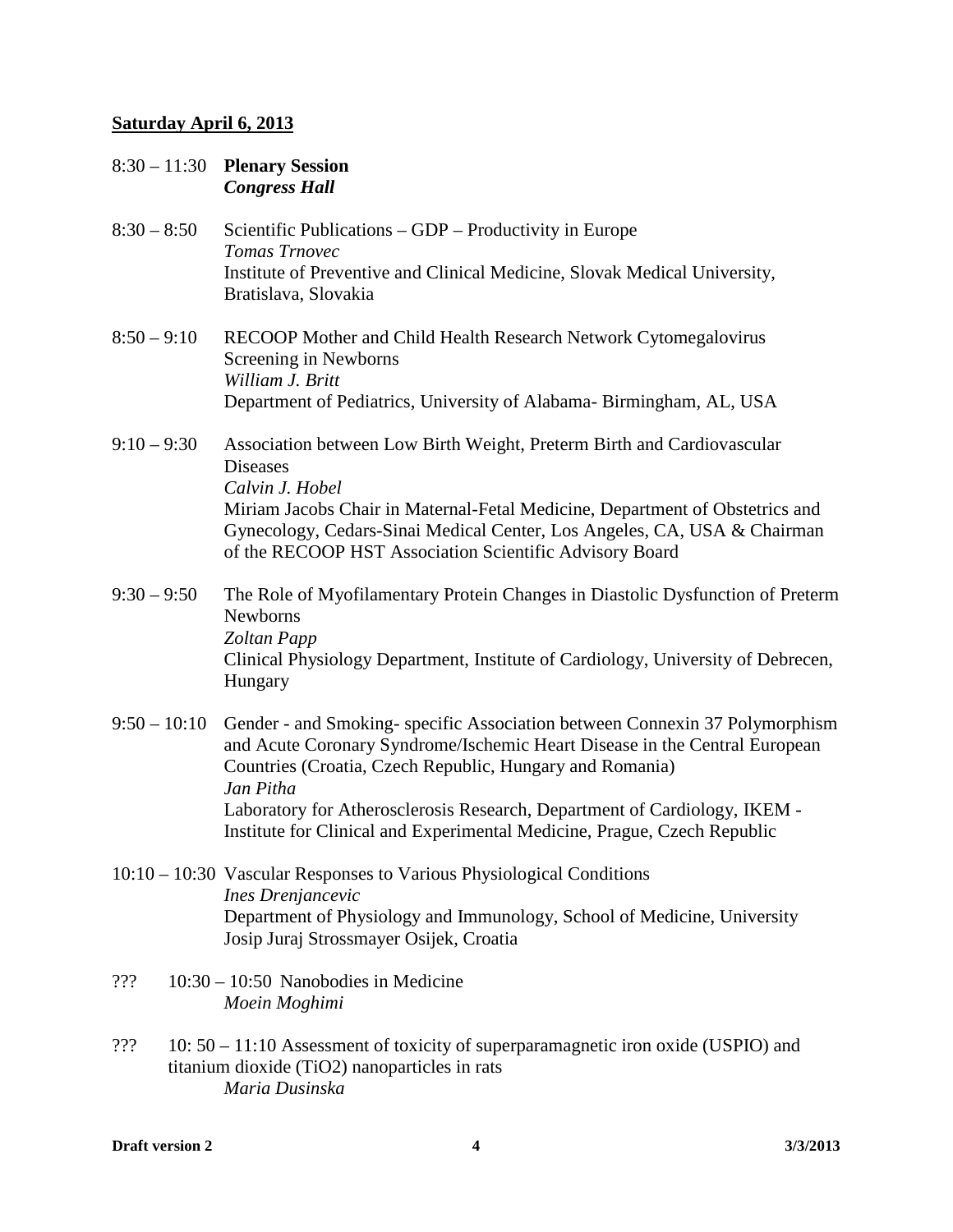#### 11:10 – 11:30 **Coffee Break** *Conference Rooms # 0 and # 7*

#### 11:30 – 14:00 **Poster Sessions -** *Conference Room # 4, 5, 6, and 7*

Preterm Birth Cardiovascular Diseases Stress, Obesity, Metabolic Diseases Cancer (cervical, ovarian, breast and brain) Nanotechnology

#### 13:00 – 14:00 **Breakaway Groups**

| TTO Team - James D. Laur and Seth D. Levy                                         | $-$ Conference Room # 1 |
|-----------------------------------------------------------------------------------|-------------------------|
| M&CH Research Network - Chander P. Arora and Calvin J. Hobel – Conference Room #2 |                         |
| WH&CVD Research Network – Zoltan Papp and Jan Pitha                               | - Conference Room # 8   |
| NBT Research Network - Rostyslav Stoika and Daniel Horak                          | - Conference Room #9    |

14:00 - 15:00 **Lunch** 

15:00 – 19:00 **Brain Sneezing Exhibit** open to the public! *Conference Room # 3* 

**From 15:00 free time in the city!** *Saturday afternoon and evening activities and dinner would be the participant's responsibility!* 

#### **Sunday April 7, 2013**

### 8:00 – 10:30 **Young scientist training session** *Congress Hall*

Paper Clinic: How to make your manuscripts healthy Prof. Ana Marusic, MD, PhD, Chair, Department of Research in Biomedicine and Health, University of Split School of Medicine, Co-editor in Chief, Journal of Global Health, www.jogh.org

#### 8:30 – 10:30 **Breakaway Groups**

TTO Team - Seth D. Levy - *Conference Room # 1*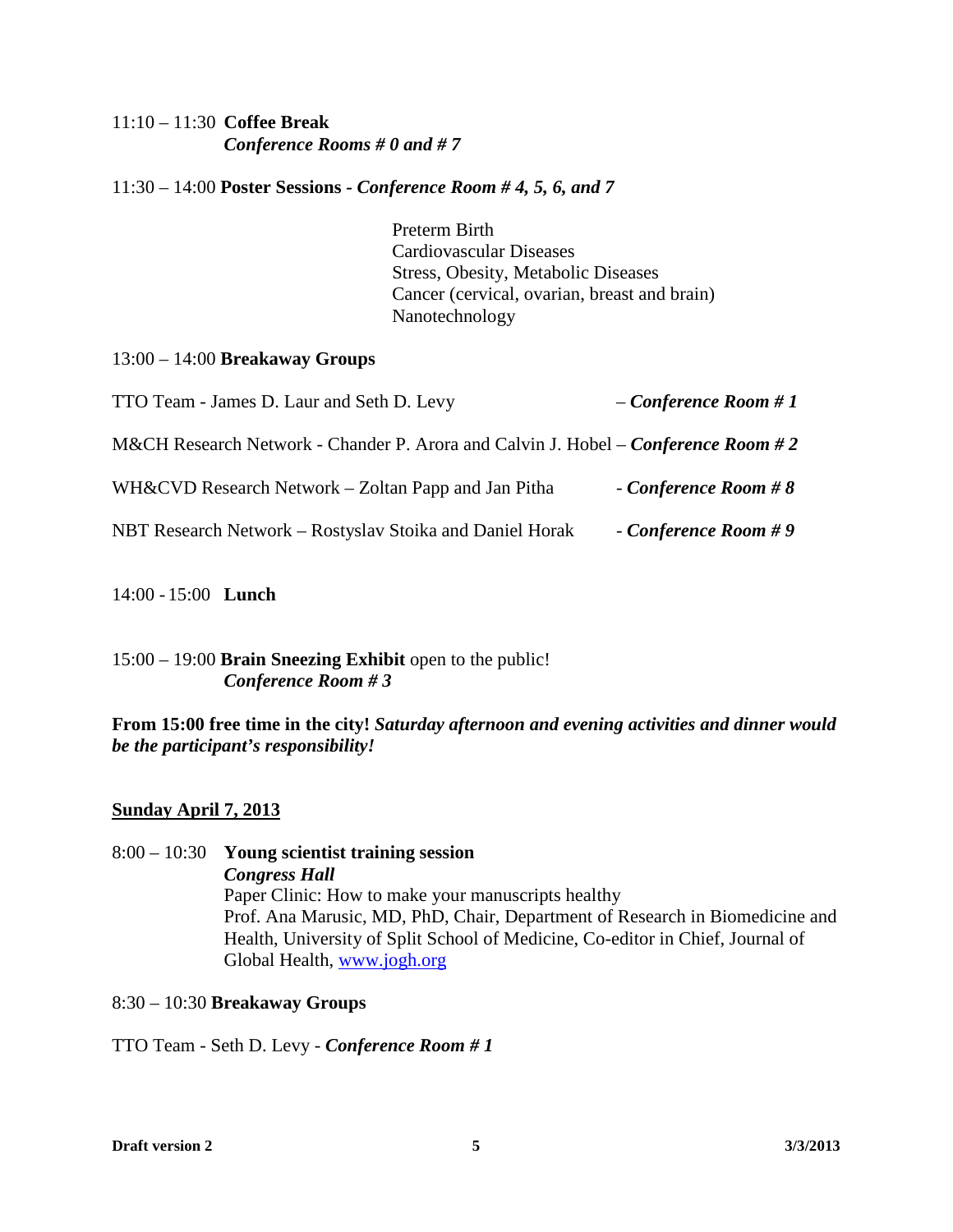M&CH, WH&CVD, and NBT Research Networks, Chander P. Arora, Zoltan Papp and Artur Podhorodecki - *Conference Room # 2*

- 8:30 13:00 **Brain Sneezing Exhibit** open to the public! *Conference Room # 3*
- 8:30 10:30 **RECOOP HST Association's General Assembly** *Conference Rooms # 8 and 9*

Cedars-Sinai Medical Center, Los Angeles, California, USA

Dr. Vári Sándor G., MD

School of Medicine University J. J. Strossmayer Osijek, Croatia

IKEM - Institute for Clinical and Experimental Medicine, Prague, Czech Republic

Faculty of Military Health Sciences, University of Defense, Hradec Kralove, Czech Republic

Prof. Dr. Mátyus László, MD, PhD, DSc

Dr. Bene Tamás

Prof. Dr. Ertl Tibor, MD, PhD, DSc

Prof. Dr. Falkay György, PhD, DSc

Carol Davila University of Medicine and Pharmacy, Bucharest, Romania

Slovak Medical University, Bratislava, Slovakia

Institute of Molecular Biology and Genetics of the National Academy of Sciences of Ukraine

Institute of Cell Biology of the National Academy of Sciences of Ukraine

M.M. Amosov National Institute of Cardivascular Surgery

Danylo Halytsky Lviv National Medical University

Palladin Institute of Biochemistry NAS of Ukraine,

Prof. S. Moein Moghimi, BSc, PhD

Prof. Daniel Horák, PhD